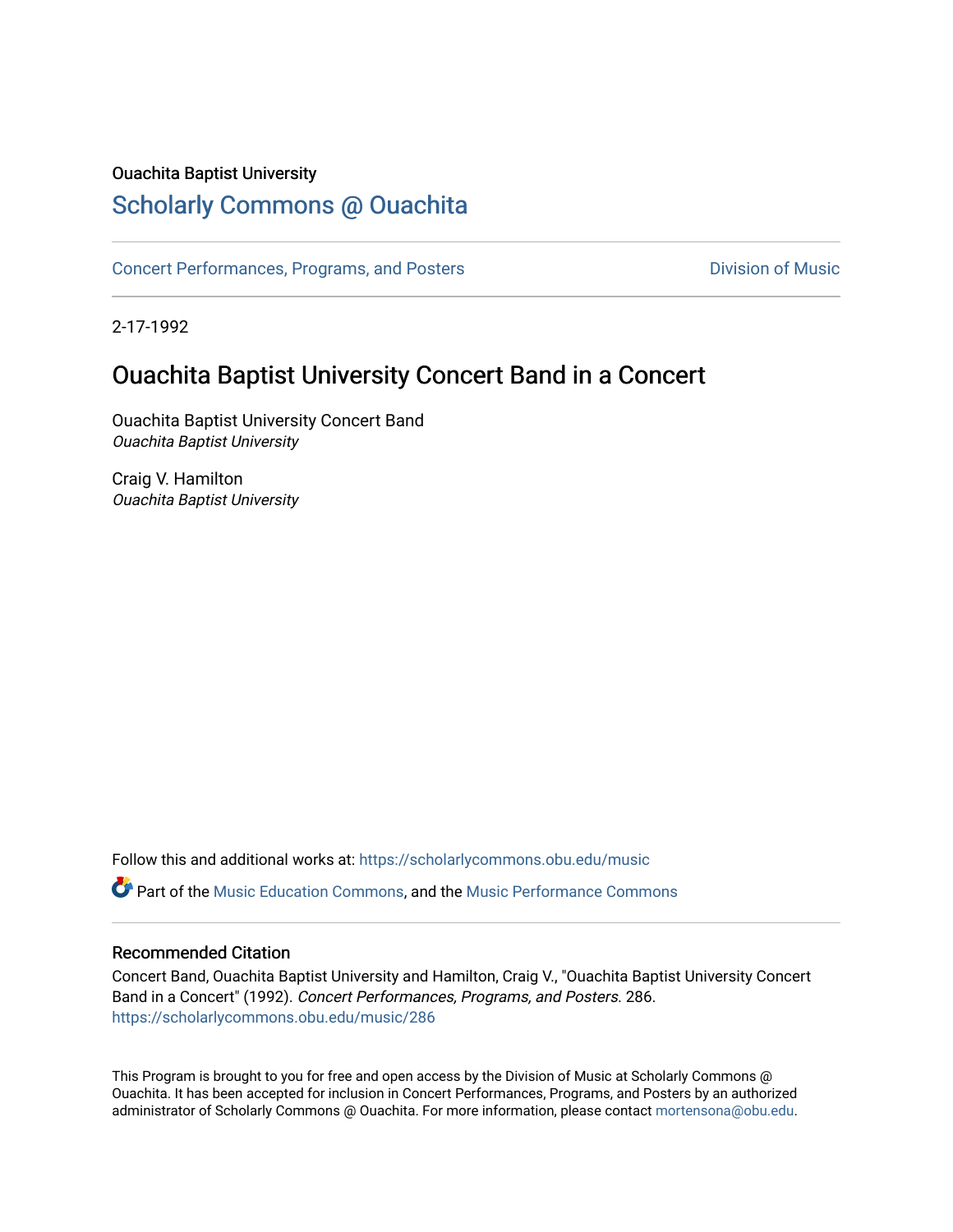# **OUACHITA BAPTIST UNIVERSITY CONCERT BAND**

February 17, 1992 7:30P.M. Mitchell Auditorium

### CRAIG V. HAMILTON, CONDUCTOR

### **PROGRAM**

Drammatico

Trauersinfonie

Divertimento for Band Prologue Song Dance Burlesque Soliloquy March

English Folk Song Suite Seventeen Come Sunday My Bonny Boy Folk Songs from Somerset

Chester

Dramatic Essay

W. Francis McBeth

Richard Wagner

Vincent Persichetti

Ralph Vaughan Williams

William Schuman

Elliot A. Del Sorgo